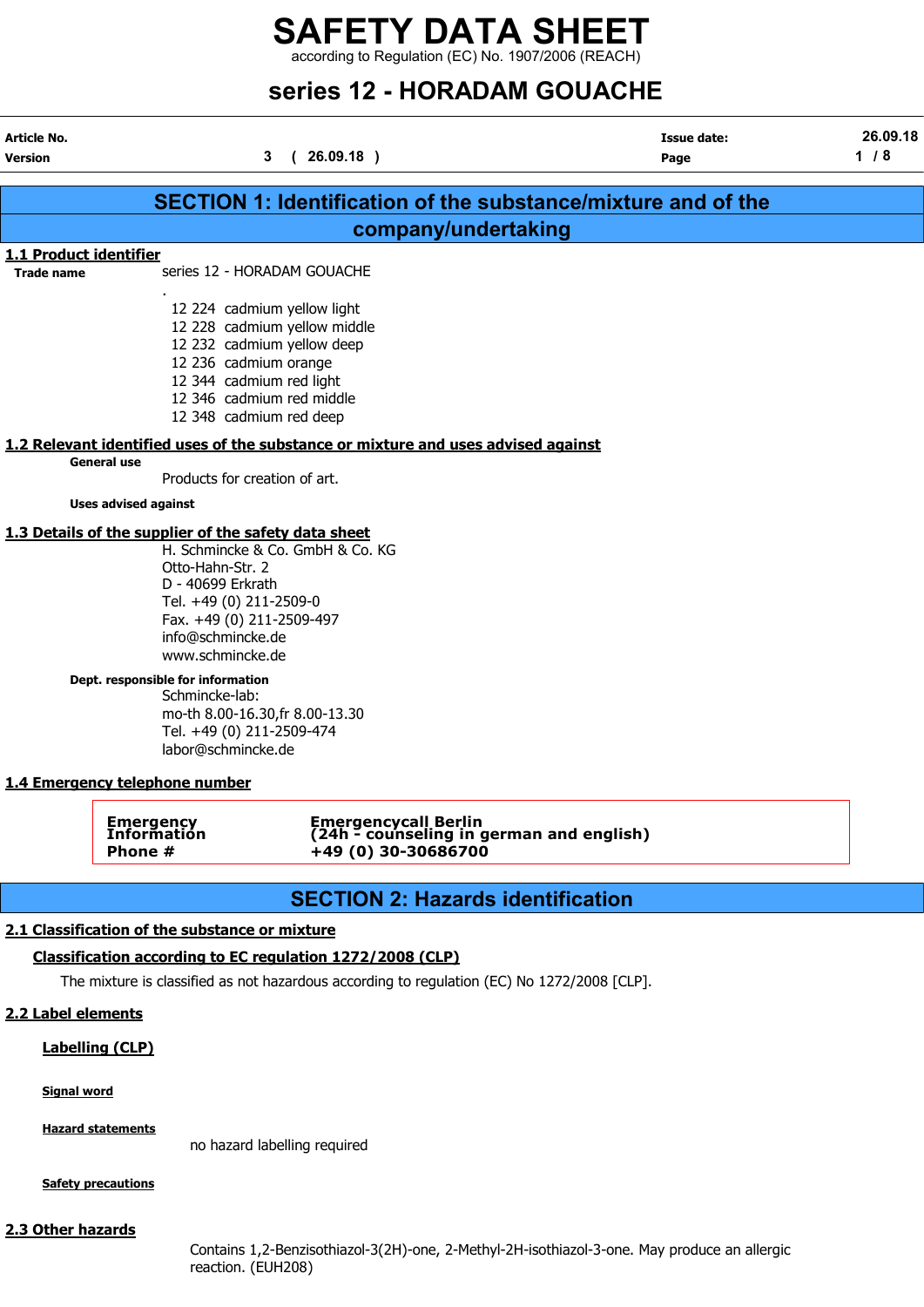according to Regulation (EC) No. 1907/2006 (REACH)

# series 12 - HORADAM GOUACHE

| <b>Article No.</b> | Issue date: | 26.09.18 |
|--------------------|-------------|----------|

Version 3 ( 26.09.18 ) Page 2 / 8

# SECTION 3: Composition / information on ingredients

#### 3.1 Substances

#### Chemical characterisation

pigment gum arabic Water CAS-Number EINECS / ELINCS / NLP EU index number Customs tariff number REACH registration No. RTECS-no. Hazchem-Code CI-Number

| 12 224 PY35  |       |
|--------------|-------|
| 12 228       | PY35  |
| 12 232 PO20  |       |
| 12 236       | PO20  |
| 12 344       | PR108 |
| 12 346       | PR108 |
| 12 348 PR108 |       |

#### 3.2 Mixtures

#### Additional information

The use of cadmium containing pigments is limited to artist colors.

### SECTION 4: First aid measures

#### 4.1 Description of first aid measures

#### General information

No special measures are required.

If you feel unwell, seek medical advice (show the label where possible).

#### In case of inhalation

No special measures are required.

If you feel unwell, seek medical advice (show the label where possible).

#### In case of skin contact

Thoroughly wash skin with soap and water.

Seek medical attention if irritation persists.

#### After eye contact

In case of contact with eyes, rinse immediately with plenty of flowing water for 10 to 15 minutes holding eyelids apart. Seek medical attention if irritation persists.

#### After swallowing

Rinse mouth with water. Let water be drunken in little sips (dilution effect). Get medical advice/attention if you feel unwell.

#### 4.2 Most important symptoms and effects, both acute and delayed

#### 4.3 Indication of any immediate medical attention and special treatment needed

## SECTION 5: Firefighting measures

#### 5.1 Extinguishing media

# Suitable extinguishing media

Product is non-combustible. Extinguishing materials should therefore be selected according to surroundings.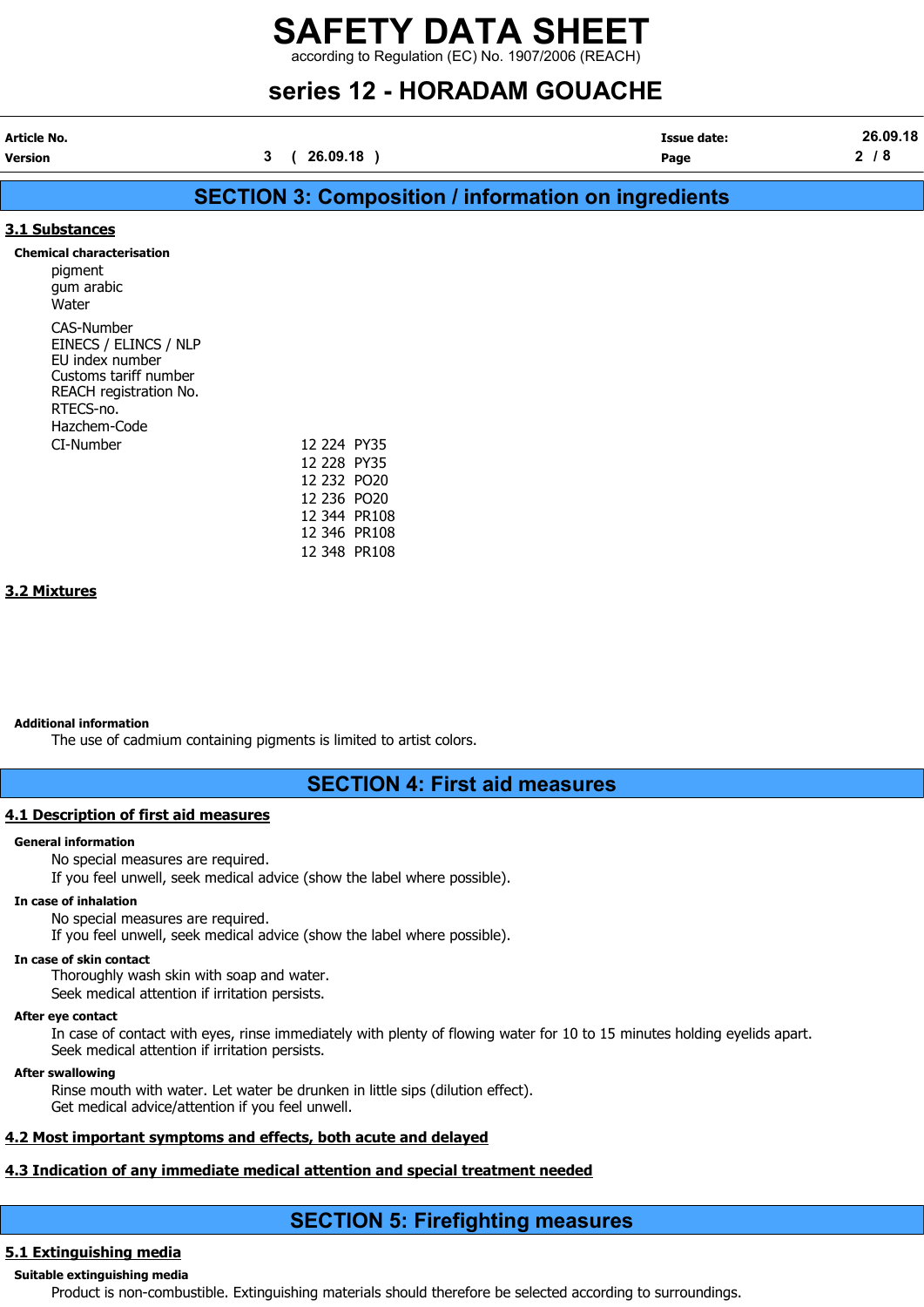rding to Regulation (EC) No. 1907/2006 (REACH)

# series 12 - HORADAM GOUACHE

| Article No. |              | Issue date: | 26.09.18 |
|-------------|--------------|-------------|----------|
| Version     | 26.09.18<br> | Page        |          |

Extinguishing media which must not be used for safety reasons water Full water jet

#### 5.2 Special hazards arising from the substance or mixture

In case of fire may be liberated: Carbon monoxide and carbon dioxide

#### 5.3 Advice for firefighters

Special protective equipment for firefighters

Additional information

### SECTION 6: Accidental release measures

#### 6.1 Personal precautions, protective equipment and emergency procedures

Avoid contact with skin, eyes, and clothing.

#### 6.2 environmental precautions

Discharge into the environment must be avoided.

#### 6.3 Methods and material for containment and cleaning up

Methods for cleaning up

Take up mechanically. Wash spill area with plenty of water.

Additional information

#### 6.4 Reference to other sections

Dispose of waste according to applicable legislation. refer to section 13

SECTION 7: Handling and storage

#### 7.1 Precautions for safe handling

Advices on safe handling

Handle in accordance with good industrial hygiene and safety practice.

Precautions against fire and explosion

#### 7.2 Conditions for safe storage, including any incompatibilities

Requirements for storerooms and containers Keep container tightly closed.

Hints on joint storage Storage class Further details storage temperature: 5 - 30 °C Protect from moisture contamination.

### 7.3 Specific end use(s)

No special measures necessary if stored and handled as prescribed.

## SECTION 8: Exposure controls/personal protection

#### 8.1 Control parameters

#### 8.2 Exposure controls

### Occupational exposure controls

Respiratory protection

With the formation of dust, use a dust mask.

#### Hand protection

Protect skin by using skin protective cream.

Eye protection

Goggles

Body protection

Wear suitable protective clothing. Wash contaminated clothing prior to re-use.

General protection and hygiene measures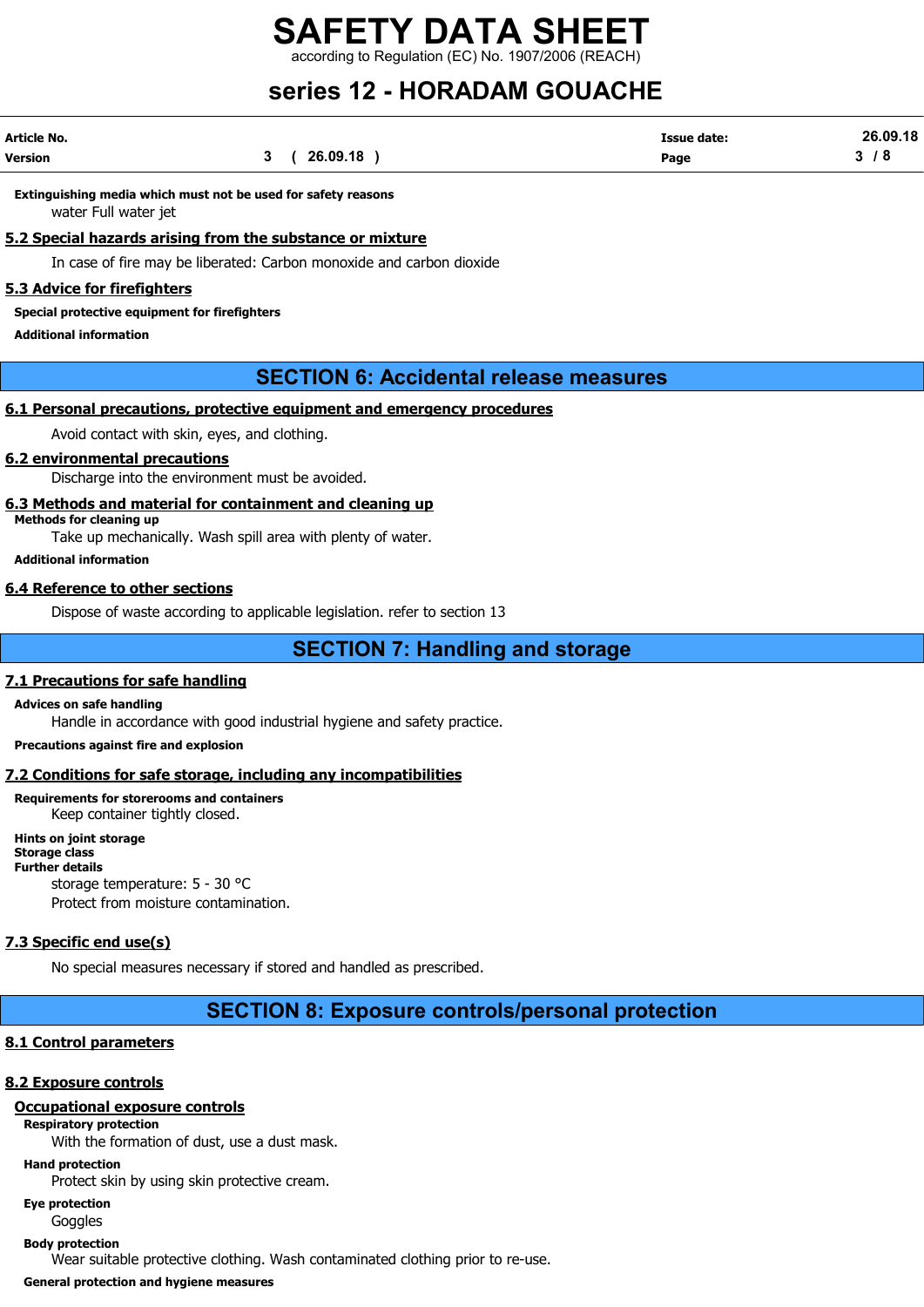according to Regulation (EC) No. 1907/2006 (REACH)

# series 12 - HORADAM GOUACHE

| Article No.<br>Version              | 3                                                         | 26.09.18)<br>$\epsilon$ |                      |                                                    | <b>Issue date:</b><br>Page | 26.09.18<br>4/8 |
|-------------------------------------|-----------------------------------------------------------|-------------------------|----------------------|----------------------------------------------------|----------------------------|-----------------|
|                                     | After work, wash hands and face.                          |                         |                      |                                                    |                            |                 |
|                                     |                                                           |                         |                      | <b>SECTION 9: Physical and chemical properties</b> |                            |                 |
|                                     | 9.1 information on basic physical and chemical properties |                         |                      |                                                    |                            |                 |
| <b>Form</b>                         | pasty                                                     |                         |                      |                                                    |                            |                 |
| <b>Colour</b>                       | pigmented                                                 |                         |                      |                                                    |                            |                 |
| <b>Odour</b>                        | almost odourless                                          |                         |                      |                                                    |                            |                 |
|                                     |                                                           | min                     | max                  |                                                    |                            |                 |
| <b>Initial boiling point and</b>    |                                                           |                         |                      |                                                    |                            |                 |
| boiling range                       |                                                           |                         |                      |                                                    |                            |                 |
| <b>Melting point/freezing point</b> |                                                           |                         |                      |                                                    |                            |                 |
| Flash point/flash point range       |                                                           |                         |                      |                                                    |                            |                 |
| <b>Flammability</b>                 |                                                           |                         |                      |                                                    |                            |                 |
| <b>Ignition temperature</b>         |                                                           |                         |                      |                                                    |                            |                 |
| <b>Auto-ignition temperature</b>    |                                                           |                         |                      |                                                    |                            |                 |
| <b>Explosion limits</b>             |                                                           |                         |                      |                                                    |                            |                 |
| <b>Refraction index</b>             |                                                           |                         |                      |                                                    |                            |                 |
|                                     | Partition coefficient: n-octanol/water                    |                         |                      |                                                    |                            |                 |
| <b>Danger of explosion</b>          |                                                           |                         |                      |                                                    |                            |                 |
| Vapour pressure                     |                                                           |                         |                      |                                                    |                            |                 |
| <b>Density</b>                      |                                                           | 1,9                     | $2,1$ kg/l<br>$\sim$ | 20 °C                                              |                            |                 |
| <b>PH</b> value                     |                                                           | 5,5                     | 8                    |                                                    |                            |                 |
| <b>Viscosity dynamic of</b>         |                                                           |                         |                      |                                                    |                            |                 |
| Viscosity dynamic up to             |                                                           |                         |                      |                                                    |                            |                 |
|                                     |                                                           |                         |                      |                                                    |                            |                 |

Viscosity kinematic of Viscosity kinematic up to

#### 9.2 Other information

## SECTION 10: Stability and reactivity

#### 10.1 Reactivity

No hazardous reaction when handled and stored according to provisions.

#### 10.2 Chemical stability

Product is stable under normal storage conditions.

#### 10.3 Possibility of hazardous reactions

10.4 Conditions to avoid

frost and heat

#### 10.5 Incompatible materials

strong acids oxidizing agents Strong alkali

#### 10.6 Hazardous decomposition products

No known hazardous decomposition products.

## SECTION 11: Toxicological information

#### 11.1 Information on toxicological effects

Acute toxicity No data available In case of inhalation No data available After swallowing No data available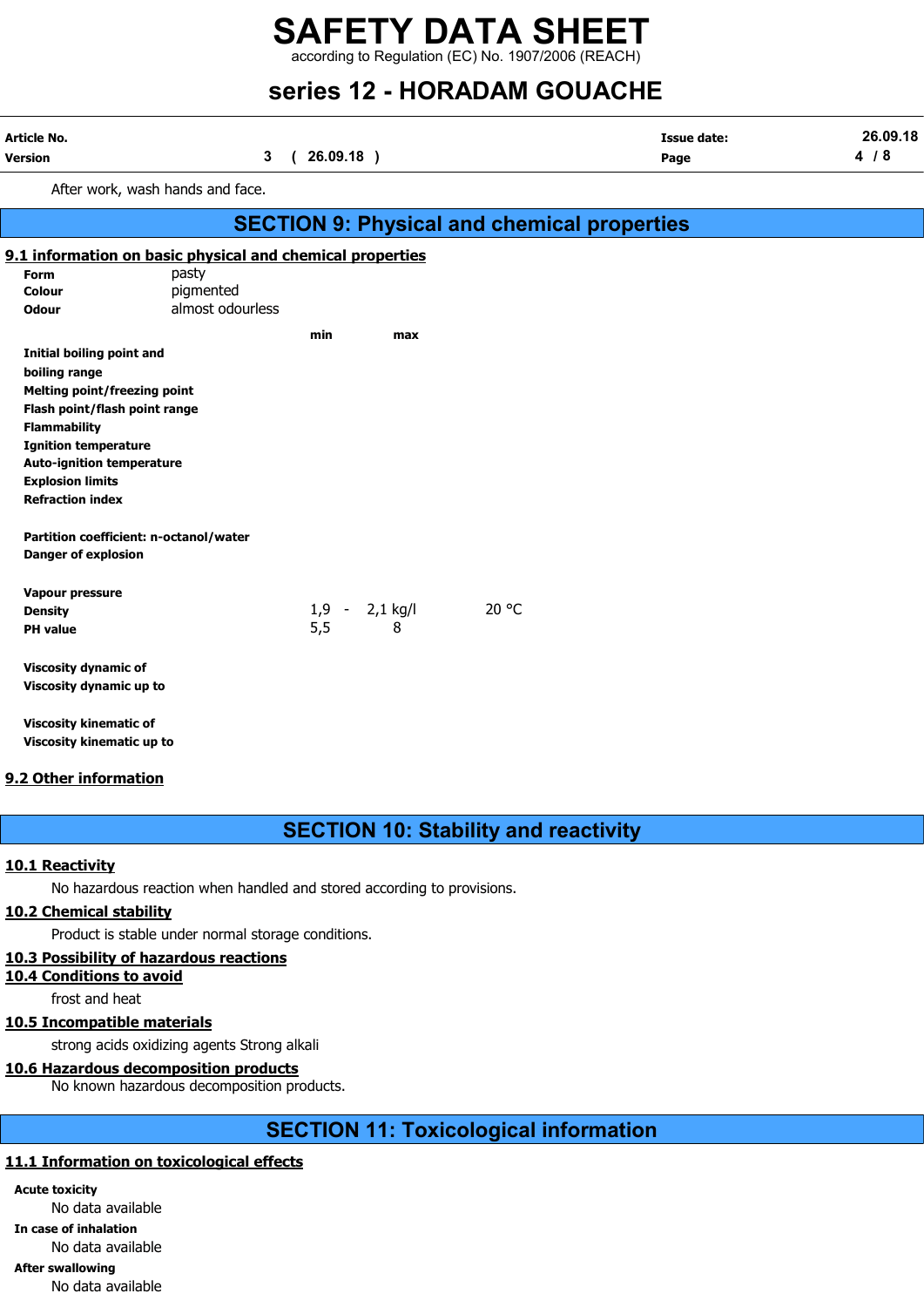according to Regulation (EC) No. 1907/2006 (REACH)

# series 12 - HORADAM GOUACHE

| Article No. |          | <b>Issue date:</b> | 26.09.18 |
|-------------|----------|--------------------|----------|
| Version     | 26.09.18 | Page               | -<br>o   |

In case of skin contact No data available

After eye contact No data available

#### Practical experience

General remarks

#### Toxicological tests

SECTION 12: Ecological information

#### 12.1 Toxicity

Aquatic toxicity Water Hazard Class 1 WGK catalog number General information

#### 12.2 Persistence and degradability

Further details Product is partially biodegradable. Oxygen demand

#### 12.3 Bioaccumulative potential

Bioconcentration factor (BCF) Partition coefficient: n-octanol/water

12.4 Mobility in soil No data available

12.5 Results of PBT and vPvB assessment

No data available

#### 12.6 Other adverse effects

General information

#### Ecotoxicological effects

SECTION 13: Disposal considerations

### 13.1 Waste treatment methods

#### Product

Waste key number

080112 waste paint and varnish other than those mentioned in 08 01 11 Recommendation

#### Contaminated packaging

#### Waste key number Recommendation

Non-contaminated packages may be recycled. Handle contaminated packages in the same way as the substance itself.

### Additional information

# SECTION 14: Transport information

### 14.1 UN number

### 14.2 UN proper shipping name

ADR, ADN No dangerous good in sense of these transport regulations.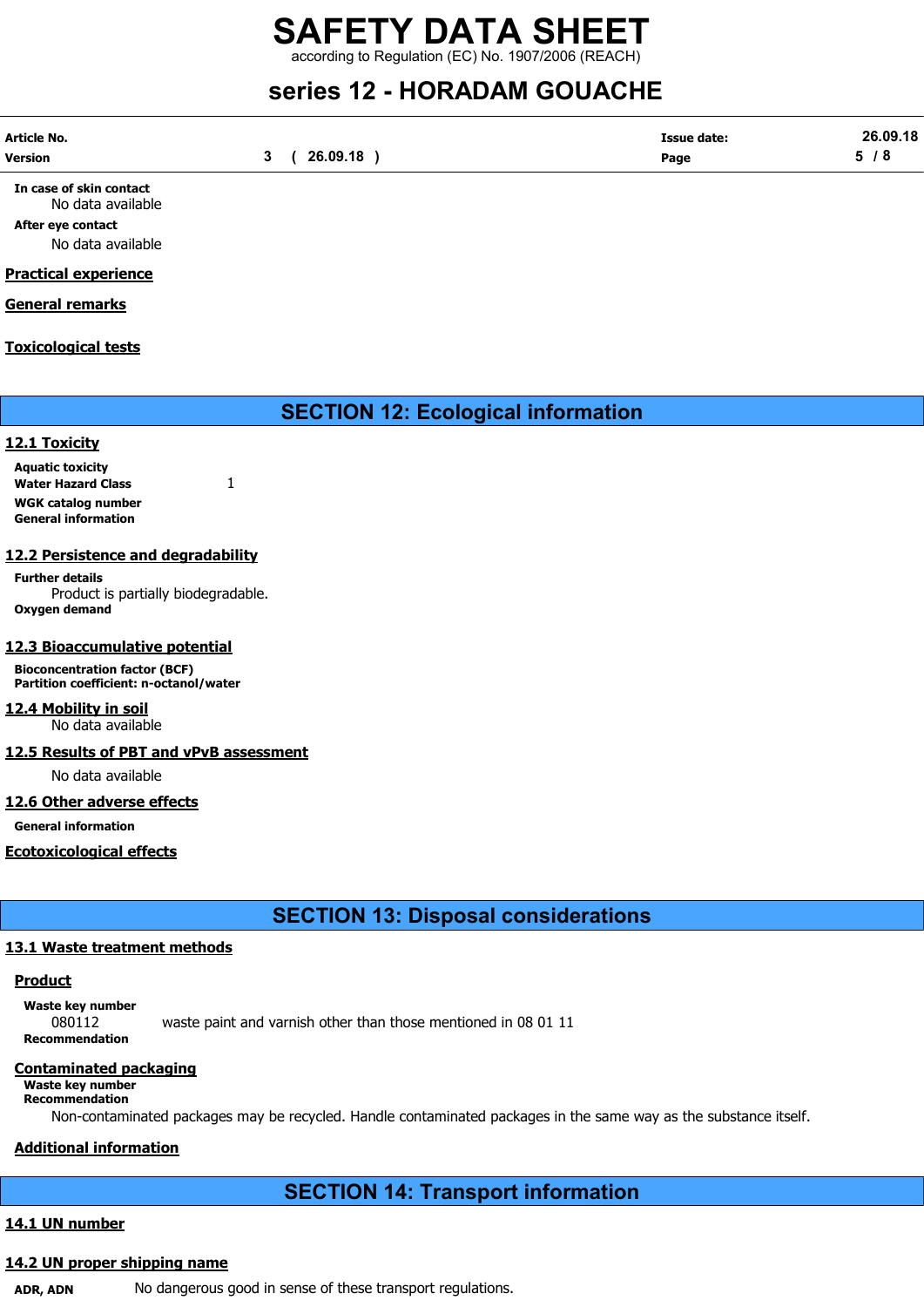according to Regulation (EC) No. 1907/2006 (REACH)

# series 12 - HORADAM GOUACHE

| Article No.    |             | <b>Issue date:</b> | 26.09.18 |
|----------------|-------------|--------------------|----------|
| <b>Version</b> | 3(26.09.18) | Page               | 6/8      |

IMDG, IATA

#### 14.3 Transport hazard class(es)

ADR, ADN IMDG IATA

#### 14.4 Packing group

#### 14.5 Environmental hazards

Marine Pollutant - IMDG Marine Pollutant - ADN

#### 14.6 Special precautions for user

#### Land transport

Code: ADR/RID Kemmler-number Hazard label ADR Limited quantities Contaminated packaging: Instructions Contaminated packaging: Special provisions Special provisions for packing together Portable tanks: Instructions Portable tanks: Special provisions Tank coding Tunnel restriction Remarks EQ Special provisions

#### Inland waterway craft

Hazard label Limited quantities Transport permitted Equipment necessary Ventilation Remarks EQ Special provisions

#### Sea transport

EmS Special provisions Limited quantities Contaminated packaging: Instructions Contaminated packaging: Special provisions IBC: Instructions IBC: Provisions Tank instructions IMO Tank instructions UN Tank instructions Special provisions Stowage and segregation Properties and observations Remarks EQ

#### Air transport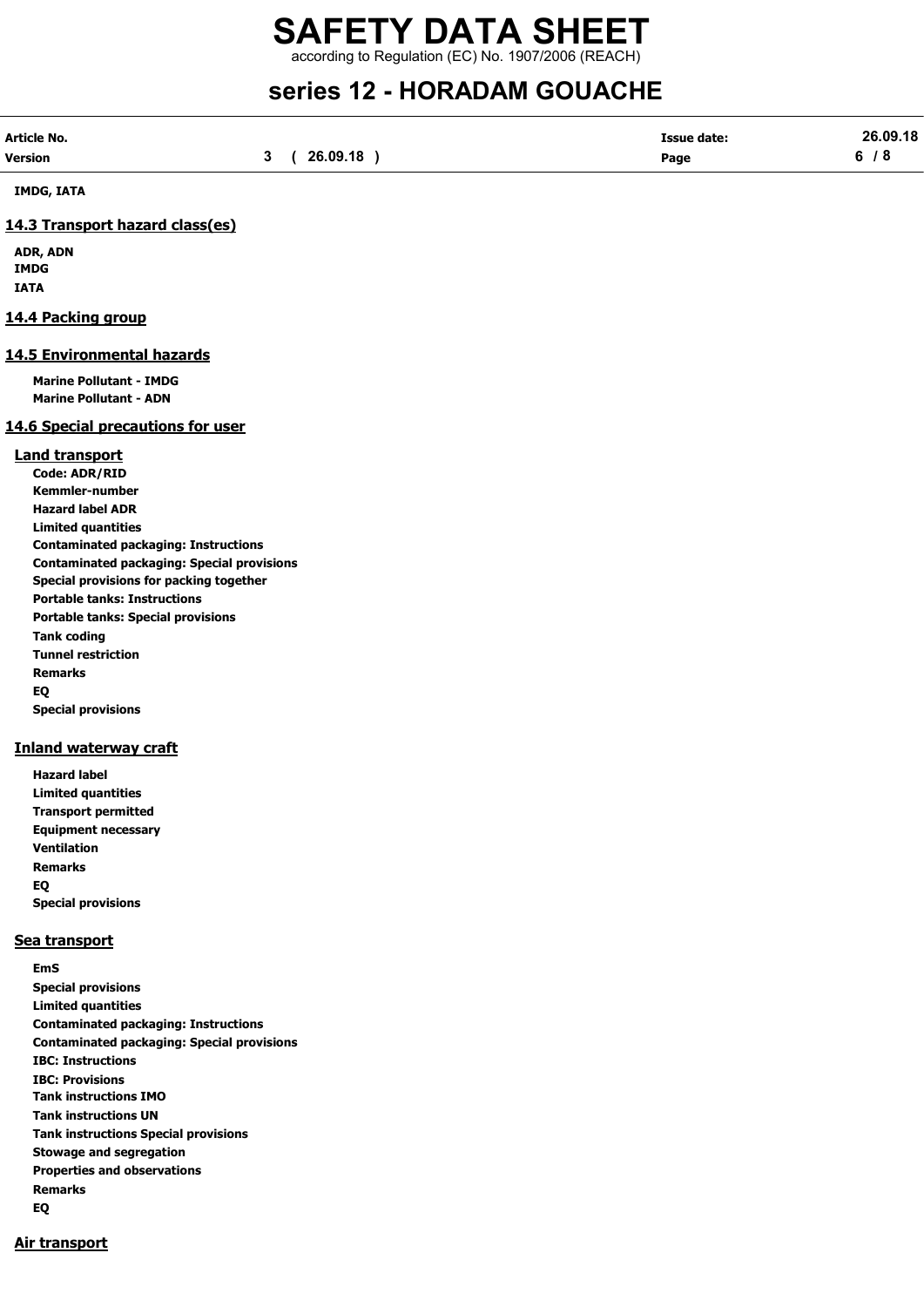according to Regulation (EC) No. 1907/2006 (REACH)

# series 12 - HORADAM GOUACHE

| Article No. |          | <b>Issue date:</b> | 26.09.18 |
|-------------|----------|--------------------|----------|
| Version     | 26.09.18 | Page               | -        |

Hazard Passenger Passenger LQ Cargo ERG Remarks EQ Special Provisioning

#### 14.7 Transport in bulk according to Annex II of MARPOL 73/78 and the IBC Code

No data available

## SECTION 15: Regulatory information

#### 15.1 Safety, health and environmental regulations/legislation specific for the substance or mixture

#### National regulations

#### **Europe**

Contents of VOC [%] 0 Contents of VOC [g/L] Further regulations, limitations and legal requirements

#### **Germany**

Storage class Water Hazard Class 1 WGK catalog number Incident regulation Information on working limitations Further regulations, limitations and legal requirements

#### **Denmark**

Further regulations, limitations and legal requirements

#### Hungary

Further regulations, limitations and legal requirements

#### Great Britain

Further regulations, limitations and legal requirements

#### **Switzerland**

Contents of VOC [%] Further regulations, limitations and legal requirements

#### **USA**

Further regulations, limitations and legal requirements Federal Regulations State Regulations

#### Japan

Further regulations, limitations and legal requirements

#### Canada

Further regulations, limitations and legal requirements

## 15.2 Chemical Safety Assessment